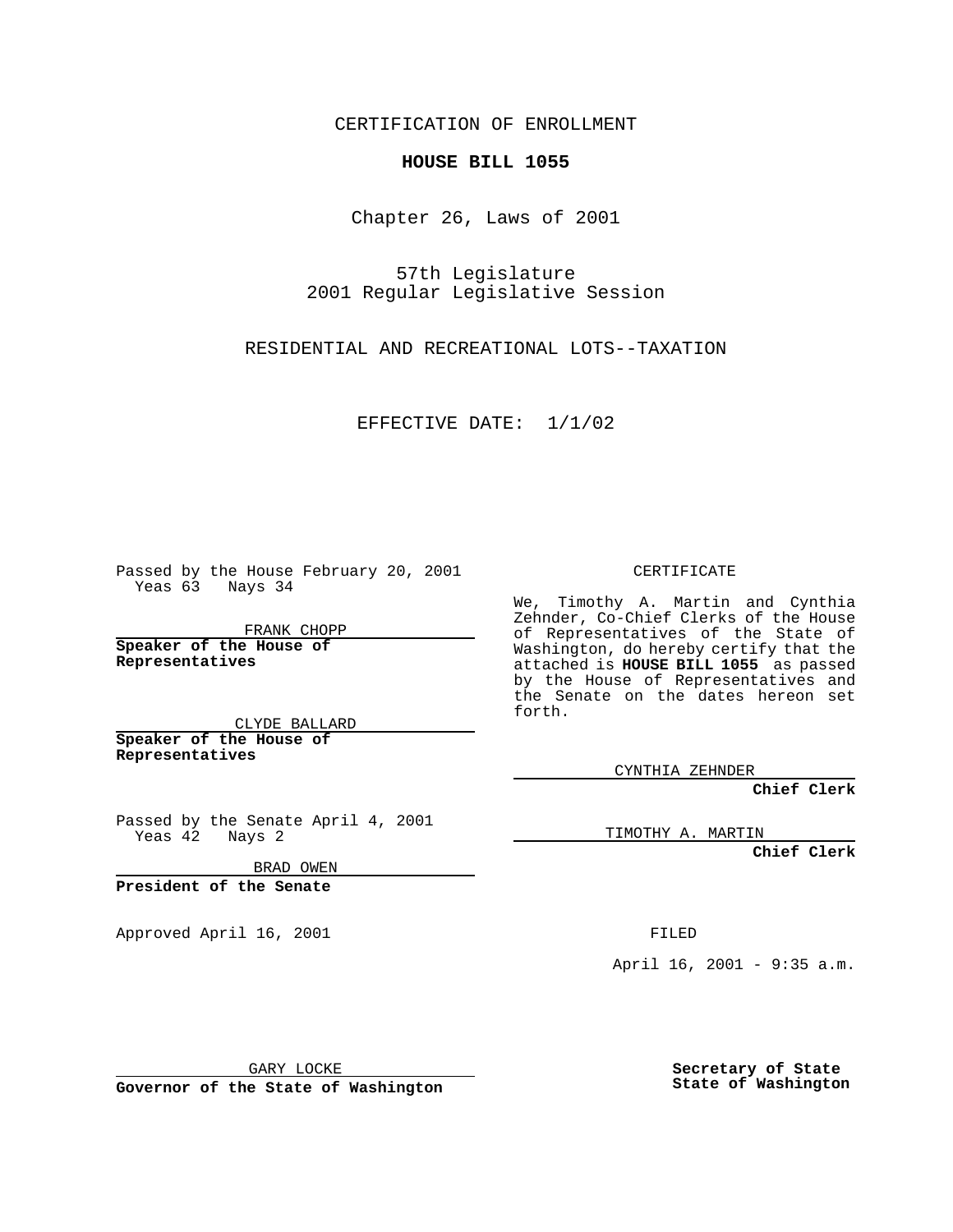## **HOUSE BILL 1055** \_\_\_\_\_\_\_\_\_\_\_\_\_\_\_\_\_\_\_\_\_\_\_\_\_\_\_\_\_\_\_\_\_\_\_\_\_\_\_\_\_\_\_\_\_\_\_

Passed Legislature - 2001 Regular Session

**State of Washington 57th Legislature 2001 Regular Session**

**By** Representatives Haigh and Eickmeyer

Read first time 01/15/2001. Referred to Committee on Finance.

 AN ACT Relating to ad valorem taxation of certain property that would otherwise be subject to leasehold excise tax; amending RCW 84.36.451; adding a new section to chapter 82.29A RCW; adding a new section to chapter 84.40 RCW; adding a new section to chapter 84.55 RCW; creating a new section; and providing an effective date.

BE IT ENACTED BY THE LEGISLATURE OF THE STATE OF WASHINGTON:

 NEW SECTION. **Sec. 1.** A new section is added to chapter 82.29A RCW to read as follows:

 All leasehold interests consisting of three thousand or more residential and recreational lots that are or may be subleased for residential and recreational purposes are exempt from tax under this chapter.

 **Sec. 2.** RCW 84.36.451 and 1979 ex.s. c 196 s 10 are each amended to read as follows:

15 (1) The following property shall be exempt from taxation: Any and all rights to occupy or use any real or personal property owned in fee or held in trust by: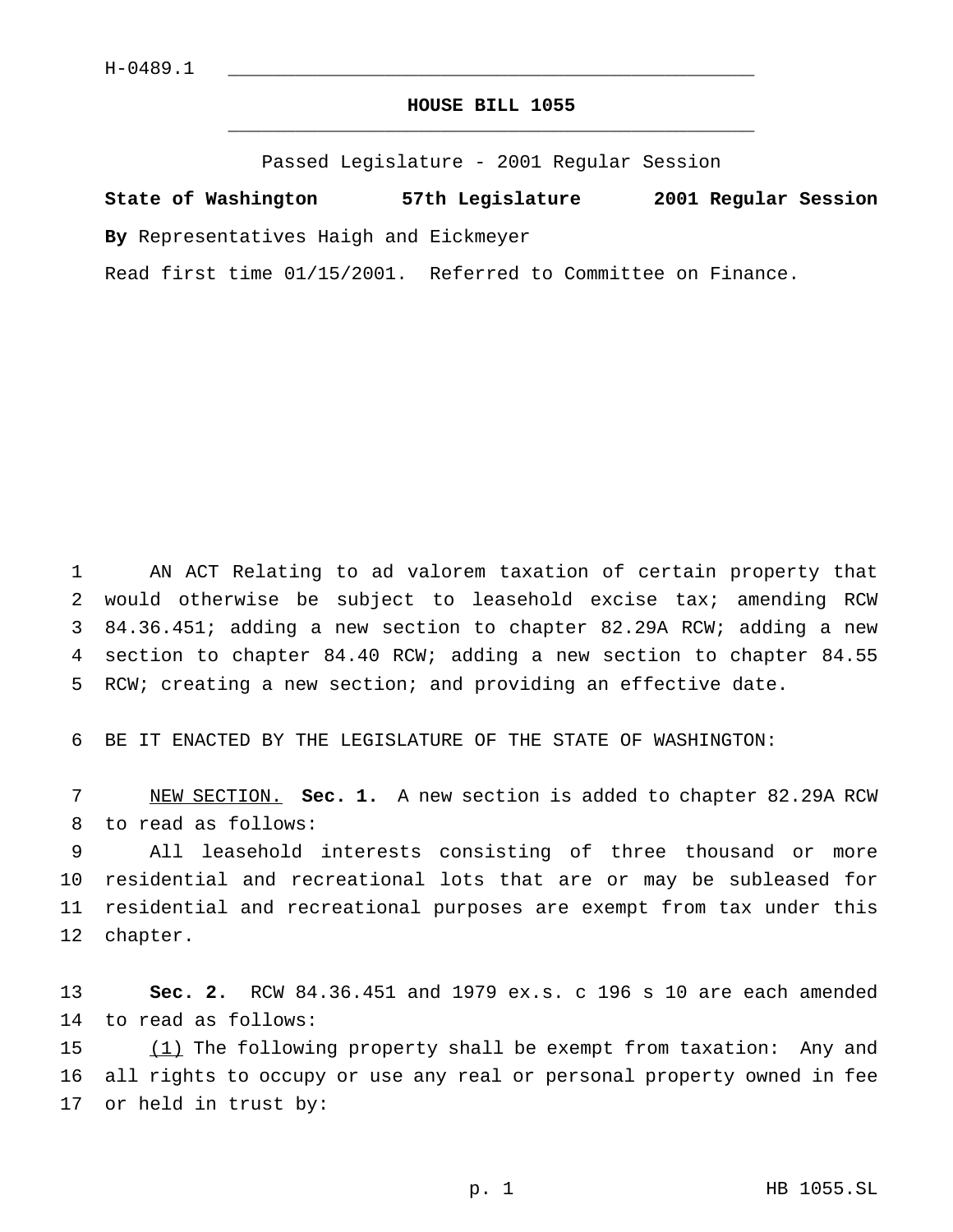1  $((+1))$   $(a)$  The United States, the state of Washington, or any political subdivision or municipal corporation of the state of Washington; or

 (( $(2)$ )) (b) A public corporation, commission, or authority created under RCW 35.21.730 or 35.21.660 if the property is listed on or is within a district listed on any federal or state register of historical sites; and

8  $((+3))$   $(c)$  Including any leasehold interest arising from the 9 property identified in  $(a)$  and  $(b)$  of this subsection( $(s$   $(1)$  and  $(2)$  of 10 this section)) as defined in RCW 82.29A.020((: PROVIDED, That)).

11 (2) The exemption under this section shall not apply to:

 (a) Any such leasehold interests which are a part of operating properties of public utilities subject to assessment under chapter 14 84.12 RCW ((nor)) *j* or

 (b) Any such leasehold interest consisting of three thousand or more residential and recreational lots that are or may be subleased for 17 residential and recreational purposes.

18 (3) The exemption under this section shall not be construed to modify the provisions of RCW 84.40.230.

 NEW SECTION. **Sec. 3.** A new section is added to chapter 84.40 RCW to read as follows:

 A leasehold interest consisting of three thousand or more residential and recreational lots that are or may be subleased for residential and recreational purposes, together with any improvements thereon, shall be assessed and taxed in the same manner as privately owned real property. The sublessee of each lot, or the lessee if not subleased, is liable for the property tax on the lot and improvements thereon. If property tax for a lot or improvements thereon remains unpaid for more than three years from the date of delinquency, including any property taxes that are delinquent as of the effective date of this section, the county treasurer may proceed to collect the tax in the same manner as for other property, except that the lessor's interest in the property shall not be extinguished as a result of any action for the collection of tax. Collection of property taxes assessed on any such lot shall be enforceable by foreclosure proceedings against any improvement located on such lot, in accordance with real property foreclosure proceedings authorized in chapter 84.64 RCW. Collection of property taxes assessed against any mobile home